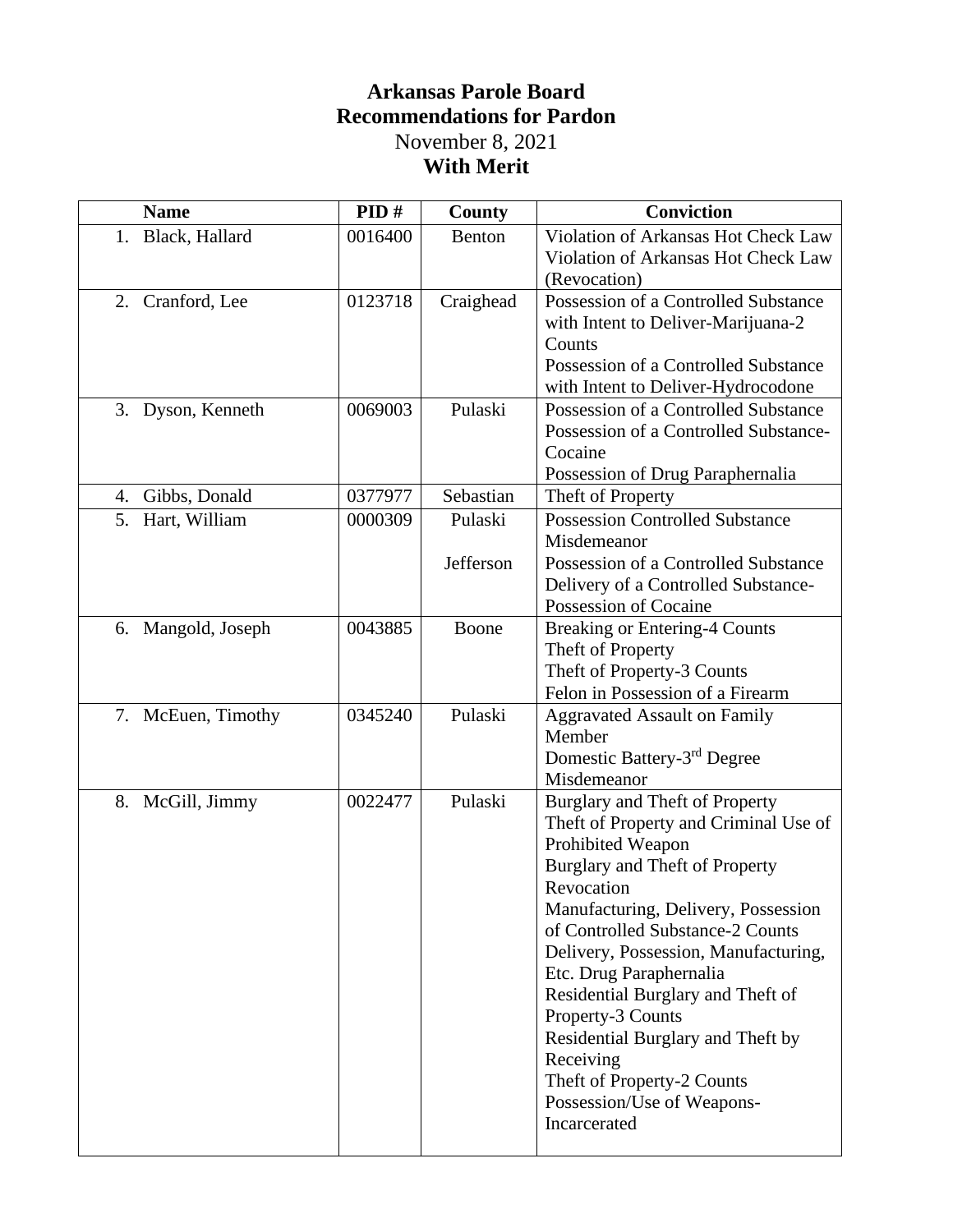|                       |         |          | Residential Burglary and Theft of              |
|-----------------------|---------|----------|------------------------------------------------|
|                       |         |          | <b>Property Misdemeanor</b>                    |
|                       |         |          | Theft by Receiving and Forgery 2 <sup>nd</sup> |
|                       |         |          | Degree-2 Counts                                |
|                       |         |          | Theft by Receiving                             |
|                       |         |          | Possession of Controlled Substance,            |
|                       |         |          | Schedule I or II Meth/Cocaine and              |
|                       |         |          | Driving on Suspended License                   |
|                       |         | Saline   | Misdemeanor                                    |
|                       |         | Lonoke   | Theft by Receiving                             |
|                       |         |          | Possession of Controlled Substance-            |
|                       |         |          | Schedule I/II Methamphetamine or               |
|                       |         |          | Cocaine                                        |
| 9. Mohamed, Mohamed   | 0153887 | Pope     | Controlled Substance/Criminal                  |
|                       |         |          | <b>Penalties</b>                               |
| 10. Robinson, Kevin   | 0176294 | Crawford | Domestic Battering 3rd Degree-2nd              |
|                       |         |          | Offense                                        |
| 11. Williams, Everett | 0068400 | Pulaski  | Theft of Property                              |

## **Arkansas Parole Board Recommendations for Pardon** November 8, 2021 **Without Merit**

| 12. Lands, Rhonda    | 0056678 | Craighead | Forgery                                  |
|----------------------|---------|-----------|------------------------------------------|
|                      |         |           | Theft of Property Misdemeanor            |
|                      |         | Poinsett  | <b>Shoplifting Misdemeanor</b>           |
|                      |         | Greene    | Possession Marijuana/Controlled          |
|                      |         |           | Substance-Marijuana Misdemeanor          |
|                      |         |           | Possessing an Instrument of a Crime      |
|                      |         |           | A Misdemeanor                            |
|                      |         | Van Buren | Possession of Controlled Substance-      |
|                      |         |           | Schedule I/II                            |
|                      |         |           | Controlled Substance/Criminal            |
|                      |         |           | Penalties                                |
|                      |         |           | Drug Paraphernalia-2 Counts              |
|                      |         |           | Delivery of Schedule I/II Controlled     |
|                      |         |           | Substance $\langle 28g \rangle$          |
|                      |         |           | Manufacture Schedule I/II Controlled     |
|                      |         |           | Substance $\langle 28g \rangle$          |
|                      |         |           | Possess/Intent to Deliver Schedule I/II  |
|                      |         |           | Controlled Substance $>28g < 200g$       |
|                      |         |           | Manufacture/Delivery/Possession          |
|                      |         |           | Marijuana <10 lbs.                       |
| 13. Long, Timothy    | 0287060 | Saline    | <b>Violation of Protection Order</b>     |
| 14. Mullikin, Brandy | 0224598 | Lincoln   | Sexual Assault 2 <sup>nd</sup> Degree    |
| 15. Myers, Veronica  | 0176645 | Pulaski   | Criminal Mischief 1 <sup>st</sup> Degree |
|                      |         |           | <b>DWI</b> Misdemeanor                   |